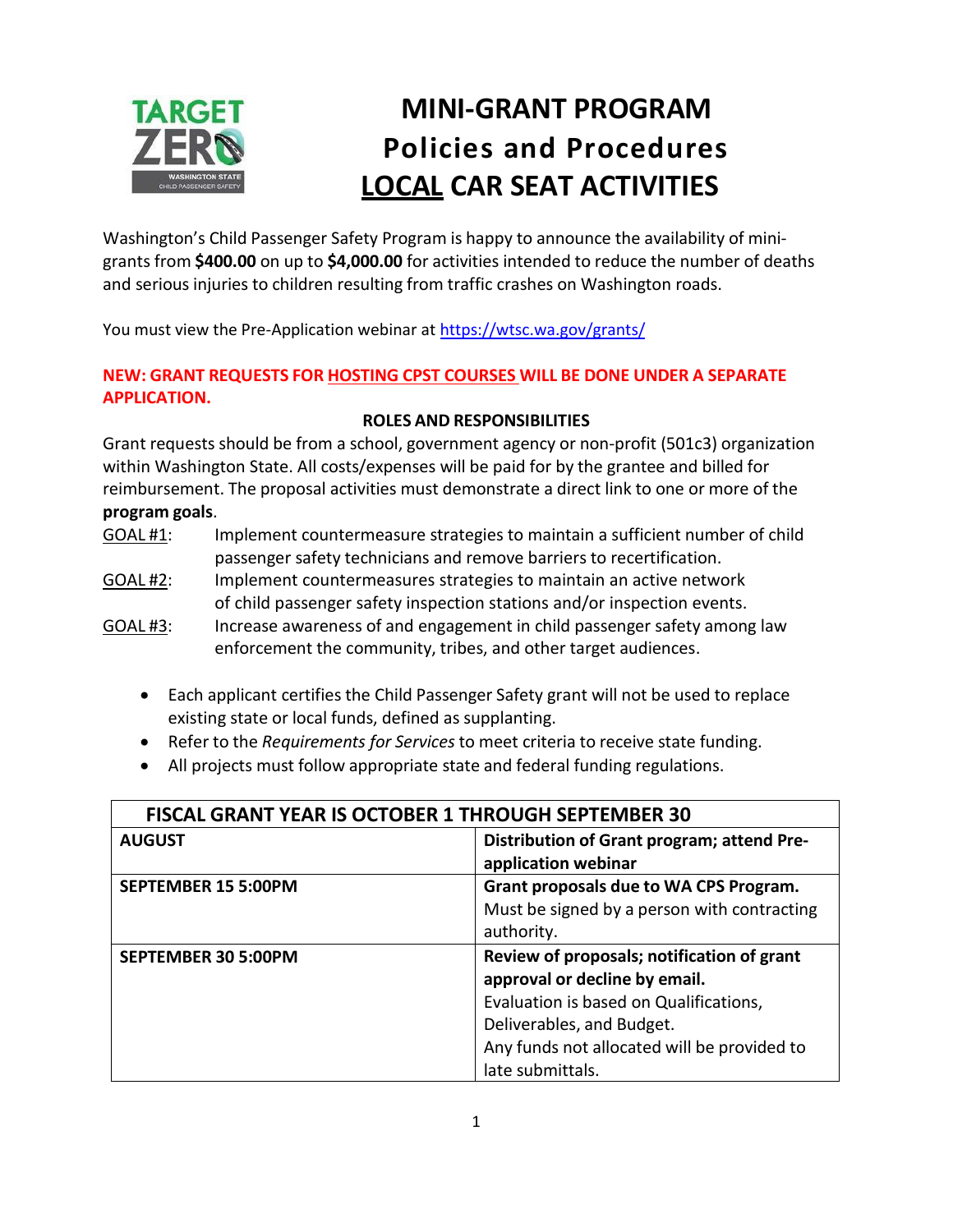# **PROPOSED PROJECT COSTS**

| <b>ALLOWED</b>                                                                                                                                                                                                                                                                                                                                                                                                                                                                                                                                                                                                                                                                                                                                                                                                                       | <b>NOT-ALLOWED</b>                                                                                                                                                                                                                                                                                                                                        |
|--------------------------------------------------------------------------------------------------------------------------------------------------------------------------------------------------------------------------------------------------------------------------------------------------------------------------------------------------------------------------------------------------------------------------------------------------------------------------------------------------------------------------------------------------------------------------------------------------------------------------------------------------------------------------------------------------------------------------------------------------------------------------------------------------------------------------------------|-----------------------------------------------------------------------------------------------------------------------------------------------------------------------------------------------------------------------------------------------------------------------------------------------------------------------------------------------------------|
| CEU workshop<br>Seat sign-offs<br><b>Car Seat Awareness Class</b><br>Equipment/materials for car seat inspections<br><b>Educational material</b><br><b>Car Seat Awareness class</b><br>LATCH Manual(s) - limit the distribution of<br>manuals to active car seat technicians who<br>perform inspections on their own. Teams<br>should have one or more available at<br>inspection sites.<br>Car and booster seats $-$ up to a maximum of<br>\$2,000 per grantee<br>Must be distributed by technician with<br>$\circ$<br>education and training.<br>Checklist completed for each seat<br>$\circ$<br>distributed; archived for 3 years; then<br>destroyed.<br>Target those with demonstrated financial<br>$\circ$<br>need (Headstart, ECEAP, Medicaid, etc.).<br>Request a monetary donation for seat<br>$\circ$<br>whenever possible. | Rear-facing only seats<br>Food/refreshments<br>Office furniture<br>Gifts (gift cards, flowers, etc.)<br>Entertainment<br>Construction<br>$\bullet$<br>Promotional, give-a-ways, or branding items<br>Clothing<br>$\bullet$<br>Wages for technician/instructor attending a<br>class, training or car seat event<br>Vehicle fuel expenses for an agency car |

# **THE GRANT APPLICATION PROCESS – EASY AS 1, 2, 3**

- 1. Read these grant policies and procedures in their entirety before applying.
- 2. Generate your grant proposal including three sections (an example is provided): **QUALIFICATIONS** = explain your agency's involvement in child passenger safety (CPS) efforts. Include your work with traffic safety programs and experience managing public funds efficiently and ethically. Timely submission of quarterly activity reports will be considered.

**DELIVERABLES** = explain expected results from grant and how it will support the program's goals. Include how you will collect, analyze and evaluate your efforts in addition to estimated dates of courses, classes, etc.

**BUDGET** = a detailed list of funding requirements to complete the project.

3. Scan/email a **signed** proposal to Cesi Velez, Project Manager [velezc@cobl.us](mailto:velezc@cobl.us) Questions? 253-447-3257

Many grant submissions will include travel expenses for CPST Instructors/Technicians/Proxies to provide services. Review the following and ensure understanding of your service provider.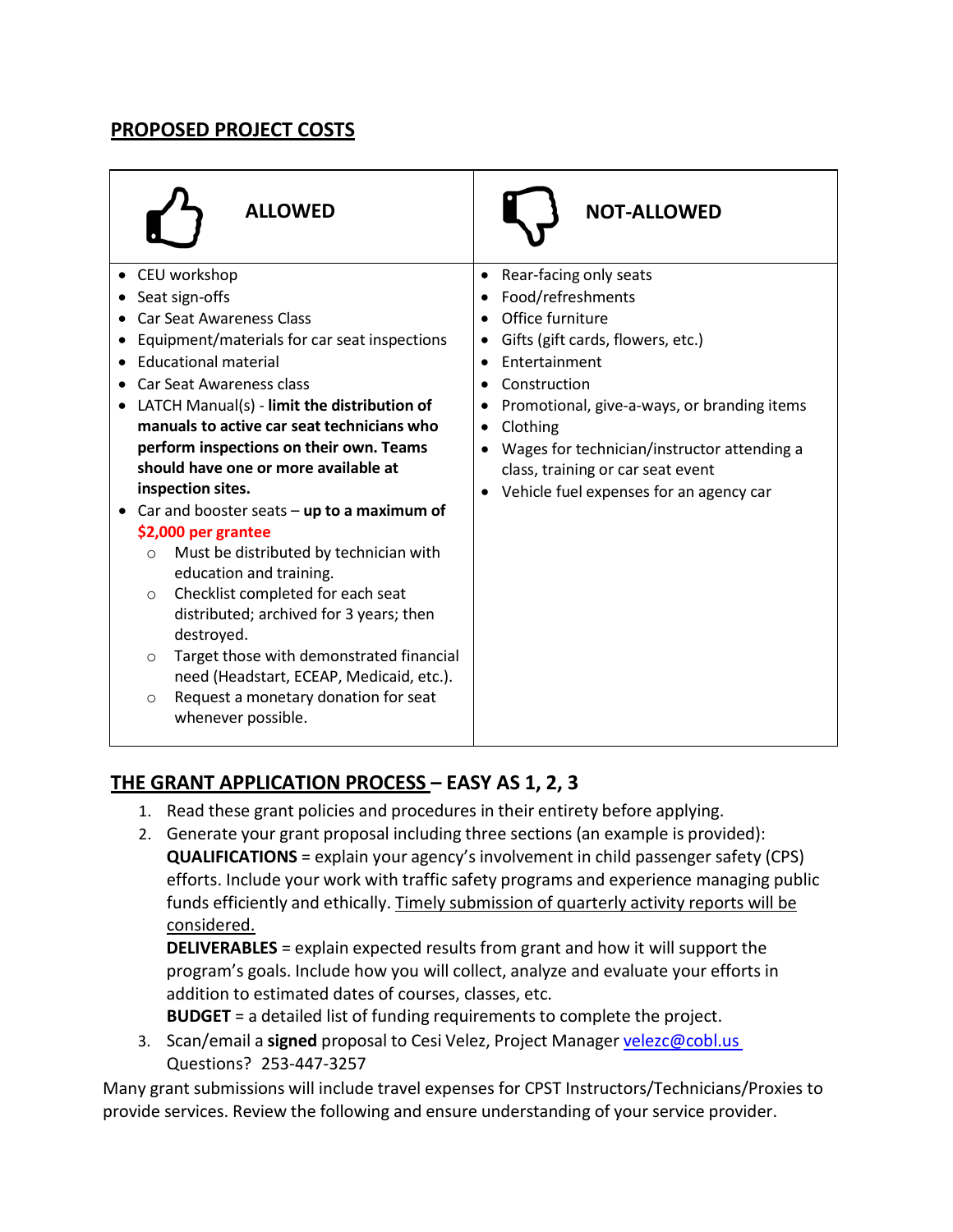# **IMPORTANT REMINDERS REGARDING TRAVEL REIMBURSEMENT**

The following is NOT all inclusive. Visit <http://www.ofm.wa.gov/policy/> for additional information. Lodging and meal rates are adjusted on October  $1^{st}$ ; mileage on January  $1^{st}$ , if applicable.

### **LODGING**

#### **50 mile rule**

Reimbursement is allowed for lodging expenses when the temporary duty station is located more than fifty (50) miles (most direct route) of the closer of either the traveler's residence or official station.

#### **10.30.30**

#### **What types of lodging costs are reimbursable?**

- Basic commercial lodging (ensure the current state per diem is charged refer to map higher rates will not be fully reimbursed)
- Applicable taxes
- Hotel/motel taxes Attach hotel receipt to travel voucher

#### **MEALS**

#### **When may a traveler be reimbursed for meal costs?**

10.40.50.a For **overnight** travel assignments, the agency-determined meal periods are used to determine when a traveler is entitled to a meal.

10.40.50.b For **non-overnight** travel assignments, the following two criteria must be met to receive a meal allowance:

1. **Three Hour Rule** – a traveler may be reimbursed for meal expenses only after the traveler is in travel status for three hours beyond the traveler's regularly scheduled working hours for any one day. The three hours may consist of hours occurring before, after, or a combination of both before and after the traveler's regularly scheduled working hours for the day.

2. **In travel status during the entire meal period** – travelers must be in travel status during the **entire** agency-determined meal period(s) in order to qualify to collect meal payments for meal(s), except as provided in subsection 70.15.10. The traveler may not stop for a meal just to meet the three-hour rule.

Receipts are not required with travel voucher. Use per diem rates according to your final destination.

#### **The meal periods are:**

| <b>Breakfast</b> | 6:30 to 8:00  |
|------------------|---------------|
| Lunch            | 11:30 to 1:00 |
| <b>Dinner</b>    | 5:30 to 7:00  |

- If hotel provides a full meal with eggs, bacon, sausage (protein); do NOT claim breakfast.
- Any meals provided by the conference/meeting/training; do NOT claim.

#### **MILEAGE**

Always ensure the correct mileage rate is used by visiting

<https://ofm.wa.gov/accounting/administrative-accounting-resources/travel> or refer to map. Include city name on travel voucher; do not use "home" or "work".